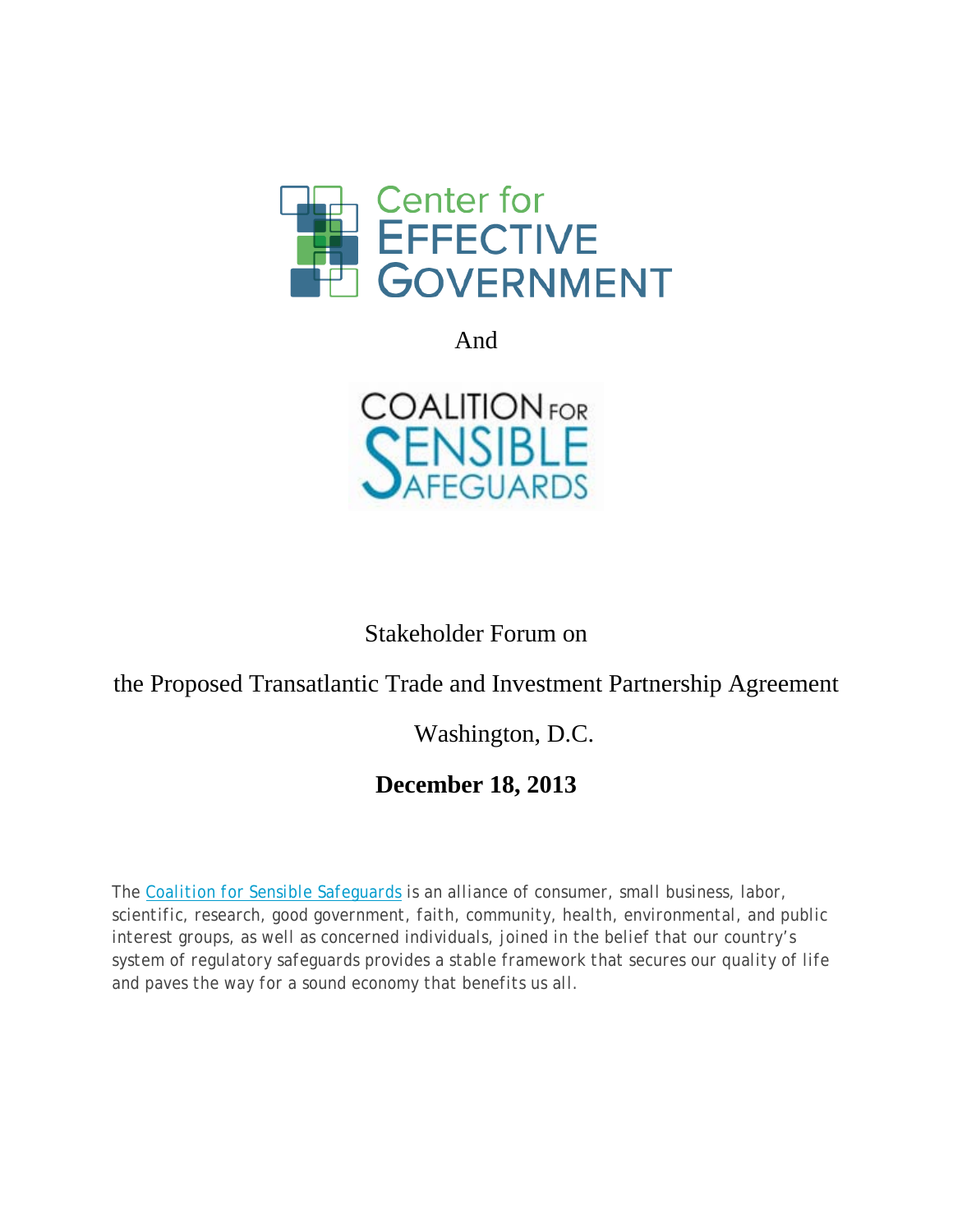Thank you for the opportunity to present comments today on the proposed Transatlantic Trade and Investment Partnership agreement (T-TIP). I am Ronald White, Director of Regulatory Policy for the Center for Effective Government and here presenting today also on behalf of the Coalition for Sensible Safeguards.

CSS is an alliance of over 150 consumer, small business, labor, scientific, research, good government, faith, community, health, environmental, and public interest groups, joined in the belief that our country's system of regulatory safeguards provides a stable framework that secures our quality of life and paves the way for a sound economy that benefits us all.

My comments will focus on regulatory-related concerns related to the implications of the current negotiations. However, I would first like to emphasize two broader issues. First, it is essential to ensure a transparent process for all interested parties that the T-TIP negotiating text should be made public. Second, T-TIP should not include investor-state dispute settlement (ISDR) provisions, originally developed to compel corrupt governments and incompetent judicial systems to uphold contracts by allowing foreign investors to directly challenge sovereign governments over public policies. Since the United States and European Union are unlikely to describe their governments as corrupt or their judicial systems as incompetent, ISDR would only serve as a legal mechanism available to benefit corporations that see public policy as negatively impacting their profit.

As you conduct your negotiations we hope you will consider the following concerns:

**The High Level Working Group's outline for negotiations call for the elimination of "non-tariff barriers" and "behind the border obstacles" which will diminish the ability of the United States to continue to meet legitimate regulatory objectives.** This language shares a familiar deregulatory tone with the Transatlantic Business Council's calls for the elimination of "trade [i](#page-2-0)rritants" and for "regulatory convergence." This language is code for sweeping deregulation and binding rules that prevent governments from developing domestic standards and safeguards they deem necessary.

**The framework's guidance to "resolve concerns and reduce burdens arising from existing regulations through equivalence" and reduce costs through harmonization should not result in uniform, one-size-fits-all standards that will strip down current protections serving the interests of American families.** If across-the-board standards are adopted they should not harmonize down to embrace the lowest cost effective standards. They should instead harmonize upward, ensuring broadly shared prosperity across borders that will help us compete on the right things – the emerging, innovative industries of the future that will lead on clean manufacturing, safer chemicals, clean energy solutions and more -- and permit parties to adopt more stringent standards. Regulatory ceilings that buoy corporate influence and hamstring the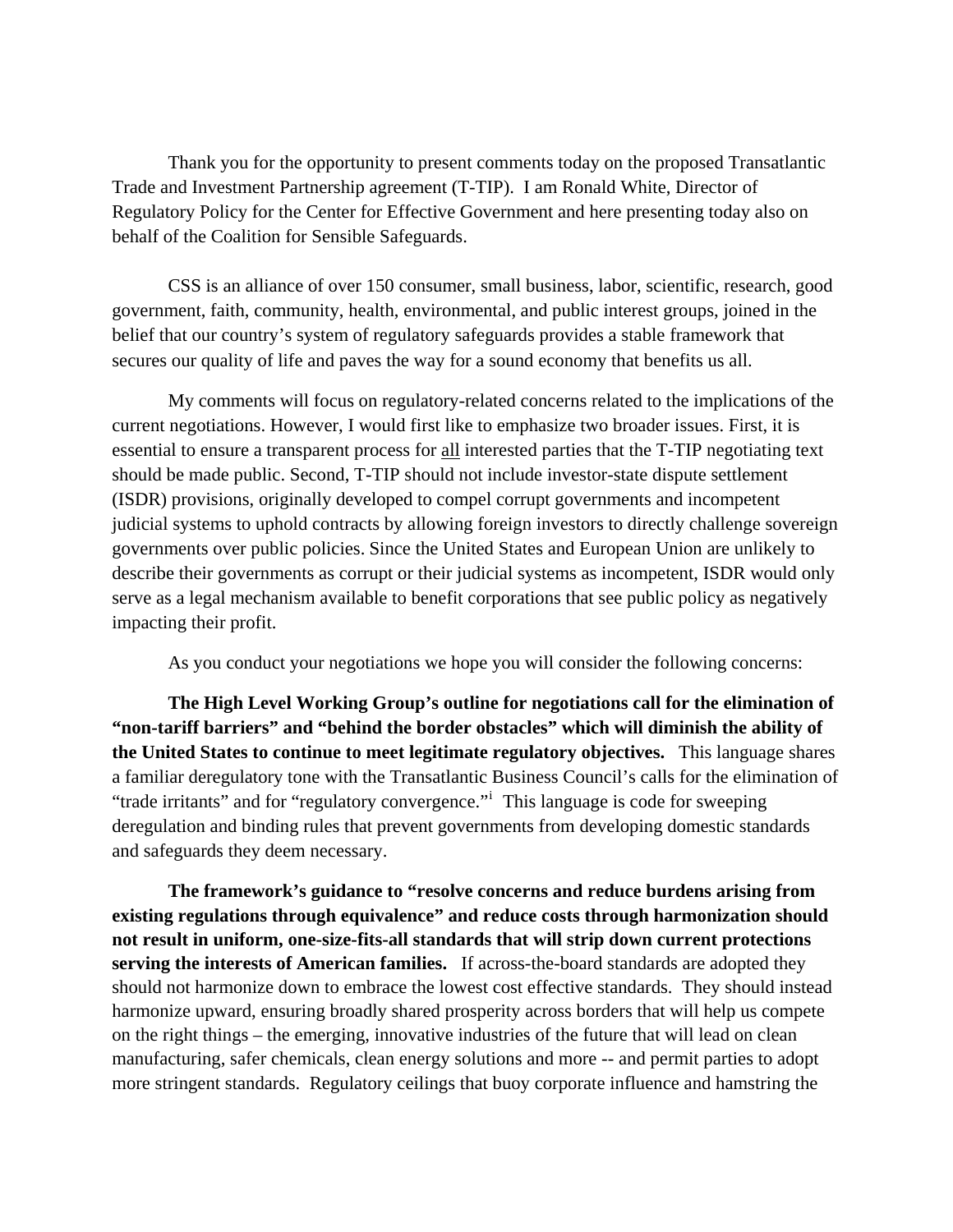US' ability to democratically devise and enforce common-sense domestic safeguards are unacceptable.

**Negotiators should reject imposing additional non-statutory cost-benefit analysis.**  As proposed, the T-TIP will establish a dangerous international cost-benefit analysis (CBA) regime. T-TIP's initial negotiating framework exhorts the reduction of costs and trade barriers through "equivalence" and "harmonization." Currently, cost-benefit analysis is rarely required by statute. Many statutes, such as Clean Air Act, OSHA, MSHA, prohibit reliance on cost-benefit analysis.

In the US, CBA is used as an internal tool, mandated in some but not all instances by Executive Order, and only when it is consistent with the underlying statute. If T-TIP, under the guise of removing trade barriers, were to insist on cost-benefit analysis to justify all regulations, it would compel the US and EU to adopt new encroaching cost-benefit analysis to buoy corporate interests and hamstring responsible government's right to democratically establish and enforce common-sense domestic safeguards. Moreover, it would nullify many US environmental and worker safety laws and weaken many of the protections already authorized by Congress.

**Negotiations with the potential to drastically affect domestic regulatory policy must be transparent and open to the public**. Far too often, corporations have enjoyed disproportional access to high-level negotiators and their materials. If the negotiators intend to act with the public's best interests at heart, then they ought to quickly provide full public access to the details of the negotiations and suggestions from states and other actors. Moreover, ample time should be given for interested public parties to review said materials, so that they may make worthwhile contributions. The single most important transparency imperative is to make negotiating texts available to the public as they are tabled.

In sum, the Center for Effective Government and the Coalition for Sensible Safeguards is troubled at the prospects of surrendering regulatory safeguards in the name of trade efficiency. As these negotiations proceed, decisions ought to be brokered in the light of day, and corporate interests should not override the public interest. Effective standards and safeguards provide health, safety and financial security for American families, and are a key component of a strong economy. More than that, standards and safeguards are at the very core of our American way of life and should not be sacrificed to the false notion that dismantling these critically important protections will improve trade.

Thank you for your attention and consideration of these comments.

<span id="page-2-0"></span> <sup>i</sup> "The Transatlantic Economic Partnership: Overview and Assessment," Directorate General for Trade of the European Commission, Oct. 2000, at 5. Available at: [http://trade.ec.europa.eu/doclib/docs/2003/october/tradoc\\_111712.pdf](http://trade.ec.europa.eu/doclib/docs/2003/october/tradoc_111712.pdf)